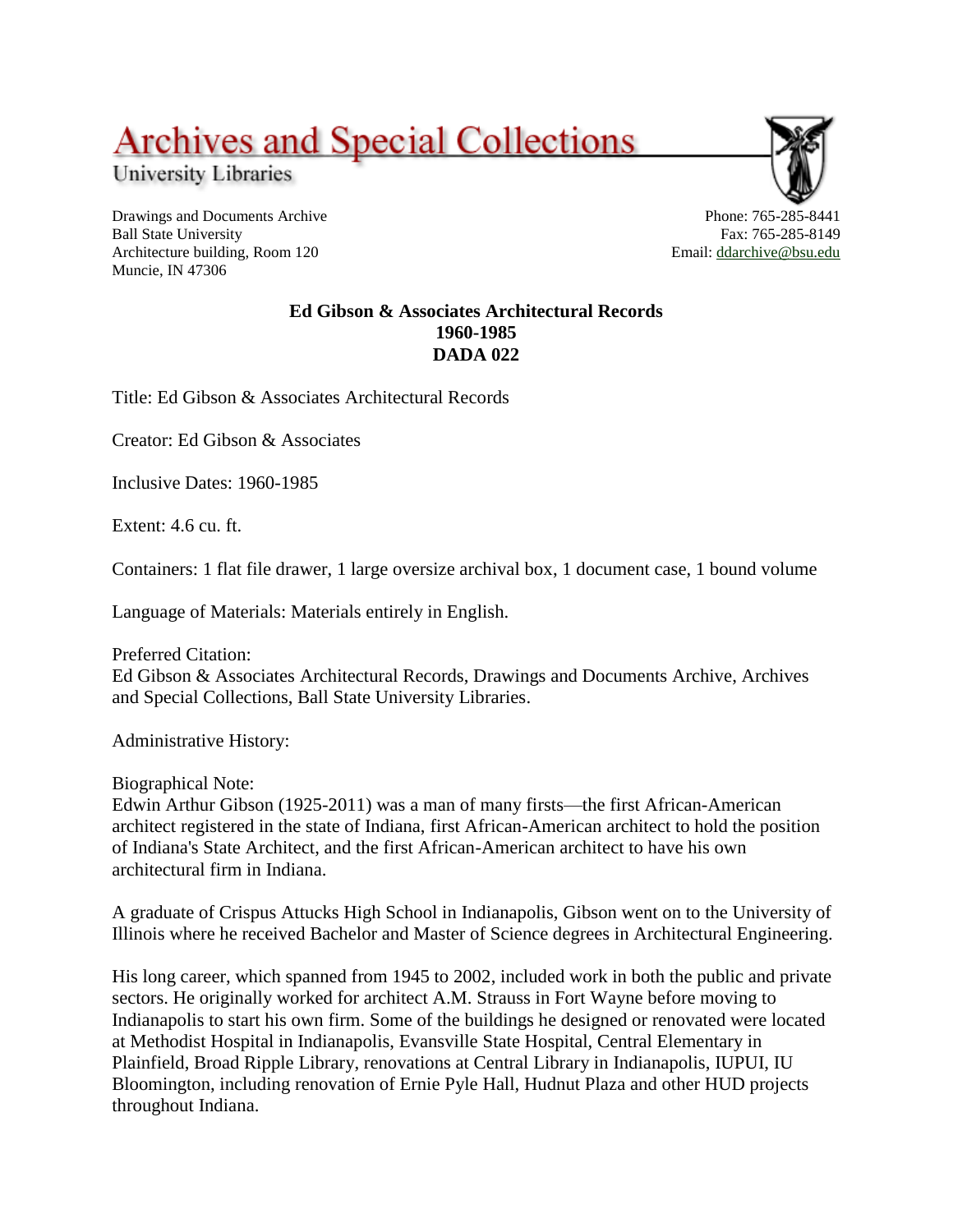Gibson closed his private practice in 1987 to work exclusively for Methodist Hospital.

Scope and Contents:

Drawings, renderings and project manuals for ten projects by the Indianapolis architectural firm Ed Gibson & Associates, dating from the late 1960s to 1985. Renderings are by Jungclaus and by Howard Associates. Gibson's thesis, registration certificate, business records, photographs, engraved tape measure, and personal effects were added to the collection after Gibson's death.

Conditions Governing Access: This collection is open for research.

Copyright Notice: Legal title, copyright, and literary rights reside with Drawings and Documents Archive, Archives and Special Collections, Ball State University Libraries, Muncie, IN. All requests to publish or quote from manuscripts must be submitted to Drawings and Documents Archive.

Custodial History:

The Ed Gibson & Associates Architectural Records were received by Drawings and Documents Archive as a donation from Ed Gibson on 1987/4/27; additional items were received as a donation from Gary Gibson on 2011/12/22.

Accruals: No additions are expected.

Processing Information: Collection processing completed Finding aid created 1988/6/13 by Andrew R. Seager; revised 2012/1/20 by Carol Street.

Arrangement:

The Ed Gibson & Associates Collection is arranged chronologically.

Collection Inventory:

| Catalog no.          | $22 - 01$                                                                                    | Storage $code(s)$ | <b>OVC</b> 10                                                          |
|----------------------|----------------------------------------------------------------------------------------------|-------------------|------------------------------------------------------------------------|
| Project title        | Indiana Bell building                                                                        |                   |                                                                        |
| Location             | Brownsburg, Hendricks Co., IN                                                                |                   |                                                                        |
| Authorship, year     | Ed Gibson & Associates; 1970s                                                                |                   |                                                                        |
| Records              | $\gg$ Rendering / Jungclaus. -- 1 board: col. photo, mounted &<br>matted; $19 \times 28$ in. |                   |                                                                        |
| Catalog no.          | $22 - 02$                                                                                    | Storage $code(s)$ | OVC 10                                                                 |
| <i>Project title</i> | <b>Central Elementary School</b>                                                             |                   |                                                                        |
| Location             | Plainfield, Hendricks Co., IN                                                                |                   |                                                                        |
| Authorship, year     | Ed Gibson & Associates; 1970s                                                                |                   |                                                                        |
| Records              |                                                                                              |                   | $\gg$ Rendering. -- 1 board: col. photo, mounted & matted; 18 x 30 in. |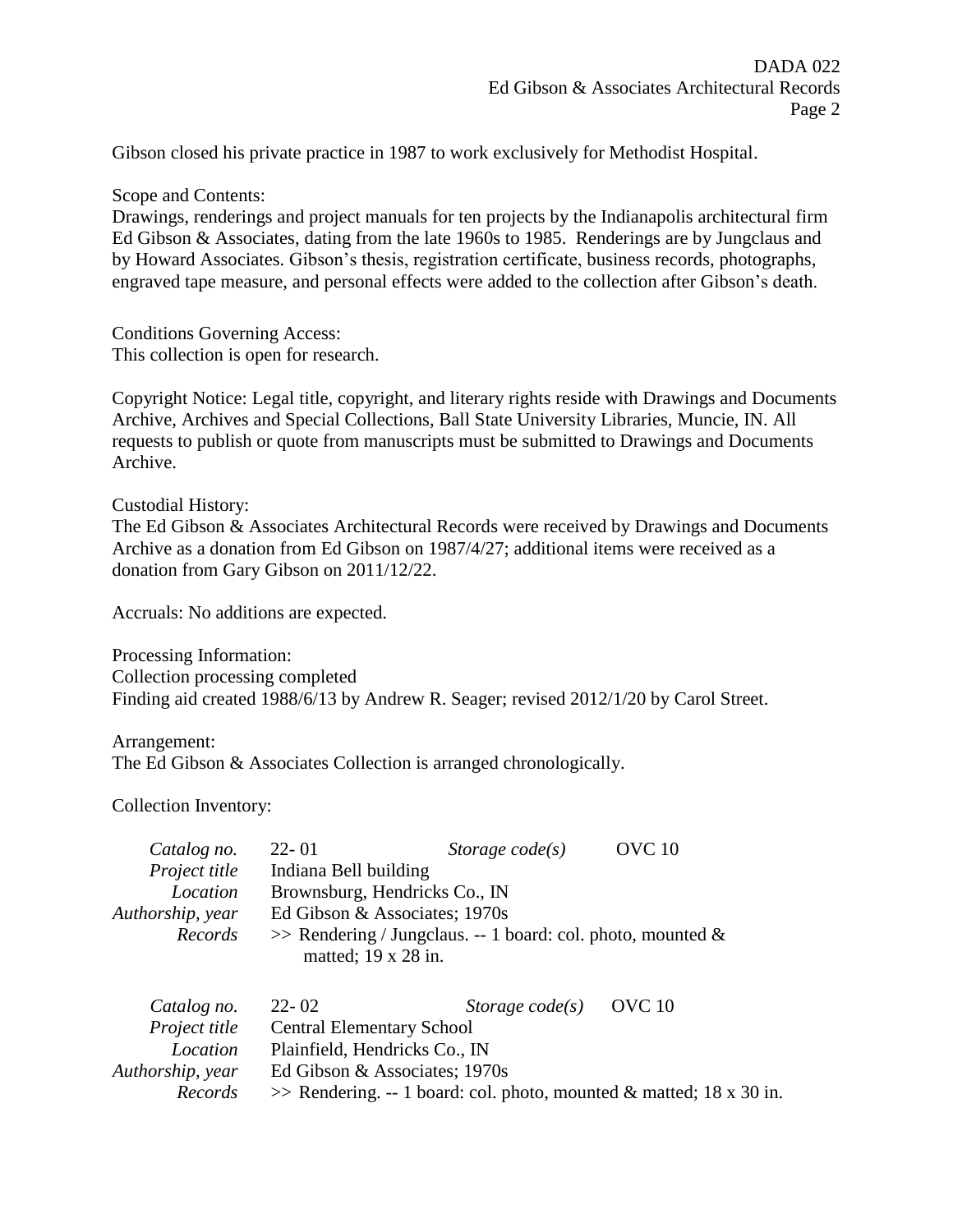DADA 022 Ed Gibson & Associates Architectural Records

Page 3

| Notes | Client: Plainfield Community School Corp. |  |  |  |
|-------|-------------------------------------------|--|--|--|
|-------|-------------------------------------------|--|--|--|

| Catalog no.<br>Project title<br>Location<br>Authorship, year<br>Records<br><b>Notes</b> | $22 - 03$<br>Storage $code(s)$<br>Evansville State Hospital<br>Evansville, Vanderburgh Co., IN<br>Ed Gibson & Associates; 1960s<br>Client: Dept. of Mental Health. Not built.                                                                                                                                                                                                                                                         | <sub>pl</sub><br>>> Rendering / Howard Associates. -- 1 board: col., matted; 22 x 32 in. |
|-----------------------------------------------------------------------------------------|---------------------------------------------------------------------------------------------------------------------------------------------------------------------------------------------------------------------------------------------------------------------------------------------------------------------------------------------------------------------------------------------------------------------------------------|------------------------------------------------------------------------------------------|
| Catalog no.<br>Project title<br>Location<br>Authorship, year<br>Records                 | $22 - 04$<br>Storage $code(s)$<br>Office building<br>Founders Rd., Indianapolis, Marion Co., IN<br>Ed Gibson & Associates; 1970s<br>>> Rendering / Howard Associates. -- 1 board: col. photo,<br>mounted $&$ matted; 18 x 25 in.                                                                                                                                                                                                      | <b>OVC</b> 10                                                                            |
| Catalog no.<br>Project title<br>Location<br>Authorship, year<br>Records<br><b>Notes</b> | $22 - 05$<br>Storage $code(s)$<br><b>Arsenal Technical High School</b><br>1500 E. Michigan Ave., Indianapolis, Marion Co., IN<br>Ed Gibson & Associates; 1970s<br>>> Renderings / Howard Associates. -- 4 boards: b&w photos,<br>mounted & matted; $20 \times 29$ in. $(5.1-5.4)$<br>Boards labeled in margins: "Large group assembly center",<br>"Instructional media center", "Parking-campus corridor",<br>"Secondary quadrangle". | <b>OVC</b> 10                                                                            |
| Catalog no.<br>Project title<br>Location<br>Authorship, year<br>Records                 | $22 - 06$<br>Storage $code(s)$<br>Central Library: renovation<br>40 E. St. Clair St., Indianapolis, Marion Co., IN<br>Ed Gibson & Associates; 1970s<br>>> Interior perspectives. -- 3 sheets: ink/tracing paper;<br>18 x 32 in. and smaller                                                                                                                                                                                           | d                                                                                        |
| Catalog no.<br>Project title<br>Location<br>Authorship, year<br>Records<br><b>Notes</b> | $22 - 07$<br>Storage $code(s)$<br><b>Century Towers</b><br>100 N. Court St., Sullivan, Sullivan Co., IN<br>Ed Gibson & Associates; 1981<br>$\gg$ Working dwgs. -- 54 sheets: blue line; 24 x 36 in.<br>Owner: Sullivan Housing Authority. HUD project no. IN034-002                                                                                                                                                                   | d                                                                                        |
| Catalog no.<br>Project title<br>Location<br>Authorship, year                            | $22 - 08$<br>Storage $code(s)$<br>Housing for the elderly<br>Sullivan, Sullivan Co., IN<br>Ed Gibson & Associates; 1983                                                                                                                                                                                                                                                                                                               | bk                                                                                       |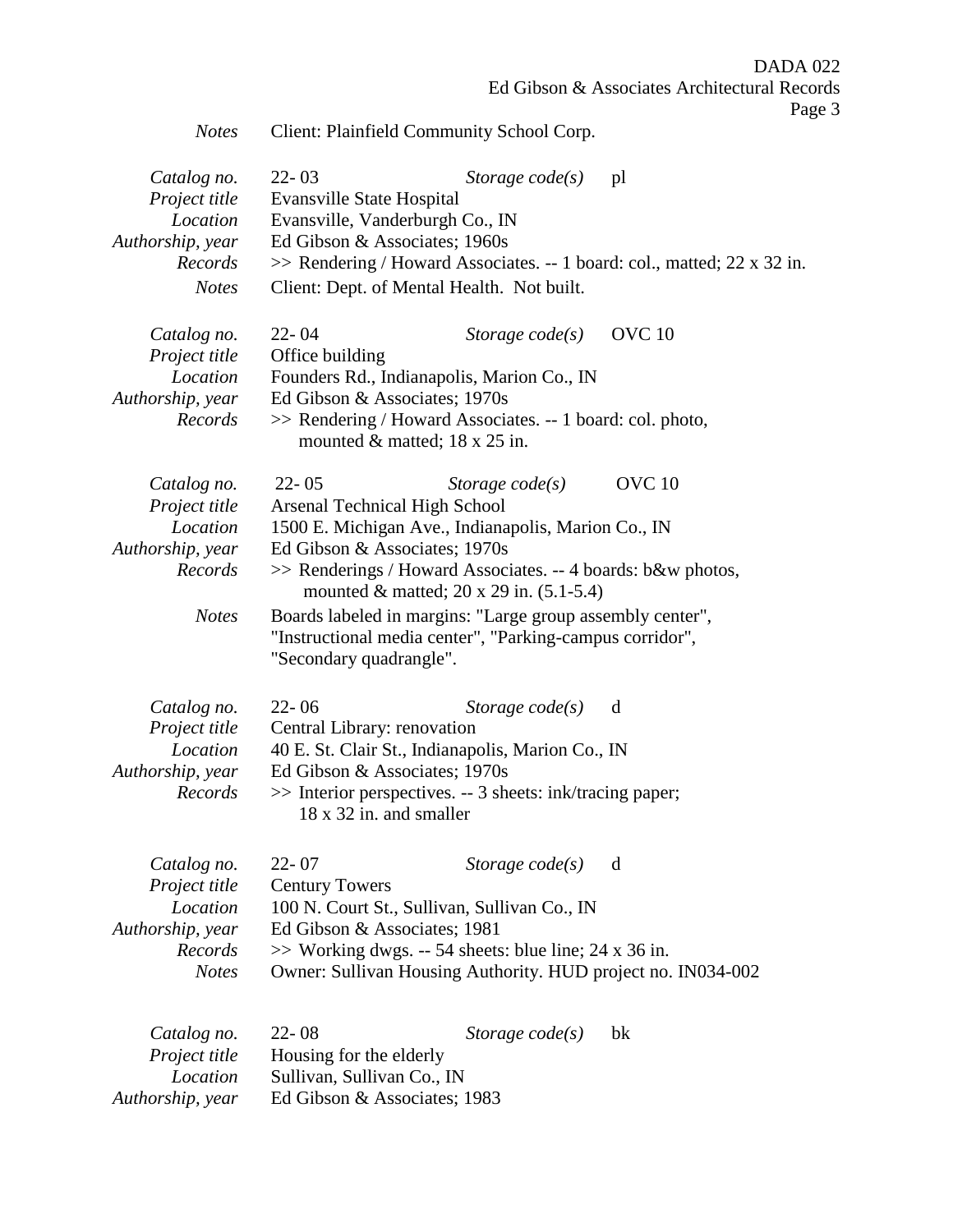DADA 022

Ed Gibson & Associates Architectural Records Page 4

| Records<br><b>Notes</b>                                                 | $\gg$ Project manual. -- 1 v.; 11 in.<br>Owner: Sullivan Housing Authority. HUD project no. IN36-P034-004                                                                                                                                                                                                                                                       |  |  |
|-------------------------------------------------------------------------|-----------------------------------------------------------------------------------------------------------------------------------------------------------------------------------------------------------------------------------------------------------------------------------------------------------------------------------------------------------------|--|--|
| Catalog no.<br>Project title<br>Location<br>Authorship, year<br>Records | $22 - 09$<br>Storage $code(s)$<br>d<br><b>Broad Ripple Library</b><br>Broad Ripple Ave., Indianapolis, Marion Co., IN<br>Ed Gibson and Associates; 1984<br>$\gg$ Working dwgs. -- 32 sheets: blue line; 24 x 36 in.                                                                                                                                             |  |  |
| Catalog no.<br>Project title<br>Location<br>Authorship, year<br>Records | $22 - 10$<br>Storage $code(s)$<br>d, bk<br>Housing for the elderly (Hudnut Plaza)<br>825 Indiana Ave., Indianapolis, Marion Co., IN<br>Ed Gibson & Associates; 1985<br>A. Prelim. Paca St. elevation / Bob Orr. -- 1 sheet:<br>pencil/tracing paper; 18 x 36 in.<br>B. Working dwgs. -- 74 sheets: blue line; 24 x 36 in.<br>C. Project manual. $-1$ v.; 11 in. |  |  |
| <b>Notes</b>                                                            | D. Rendering. $-1$ sheet: col. photo; 10 x 20 in.<br>Owner: Housing Authority of the City of Indianapolis. HUD<br>project no. IN36-P017-027                                                                                                                                                                                                                     |  |  |
| Catalog no.<br>Project title<br>Location<br>Authorship, year<br>Records | $22 - 11$<br>Storage $code(s)$<br>$\mathbf b$<br>1941 Crispus Attucks yearbook<br>Edwin Gibson; 1941<br>$\gg$ Box 1 Folder 1: yearbook                                                                                                                                                                                                                          |  |  |
| Catalog no.<br>Project title<br>Location<br>Authorship, year<br>Records | $22 - 12$<br>Storage $code(s)$<br>b, shelf<br>College paper, thesis<br>Edwin Gibson; 1941-1945<br>A. Box 1 Folder 2: papers<br>B. Bound thesis, on shelf                                                                                                                                                                                                        |  |  |
| Catalog no.<br>Project title<br>Location<br>Authorship, year<br>Records | $22 - 13$<br>Storage $code(s)$<br>bx<br>Professional papers: resume, promotional materials<br>Ed Gibson<br>$\gg$ Box 1 Folder 3: papers                                                                                                                                                                                                                         |  |  |
| Catalog no.<br>Project title<br>Location<br>Authorship, year<br>Records | $22 - 14$<br>Storage $code(s)$<br>bx<br>Clippings, award<br>Ed Gibson; 1962-63<br>>> Box 1 Folder 4: clipping, photocopy, paper on board                                                                                                                                                                                                                        |  |  |